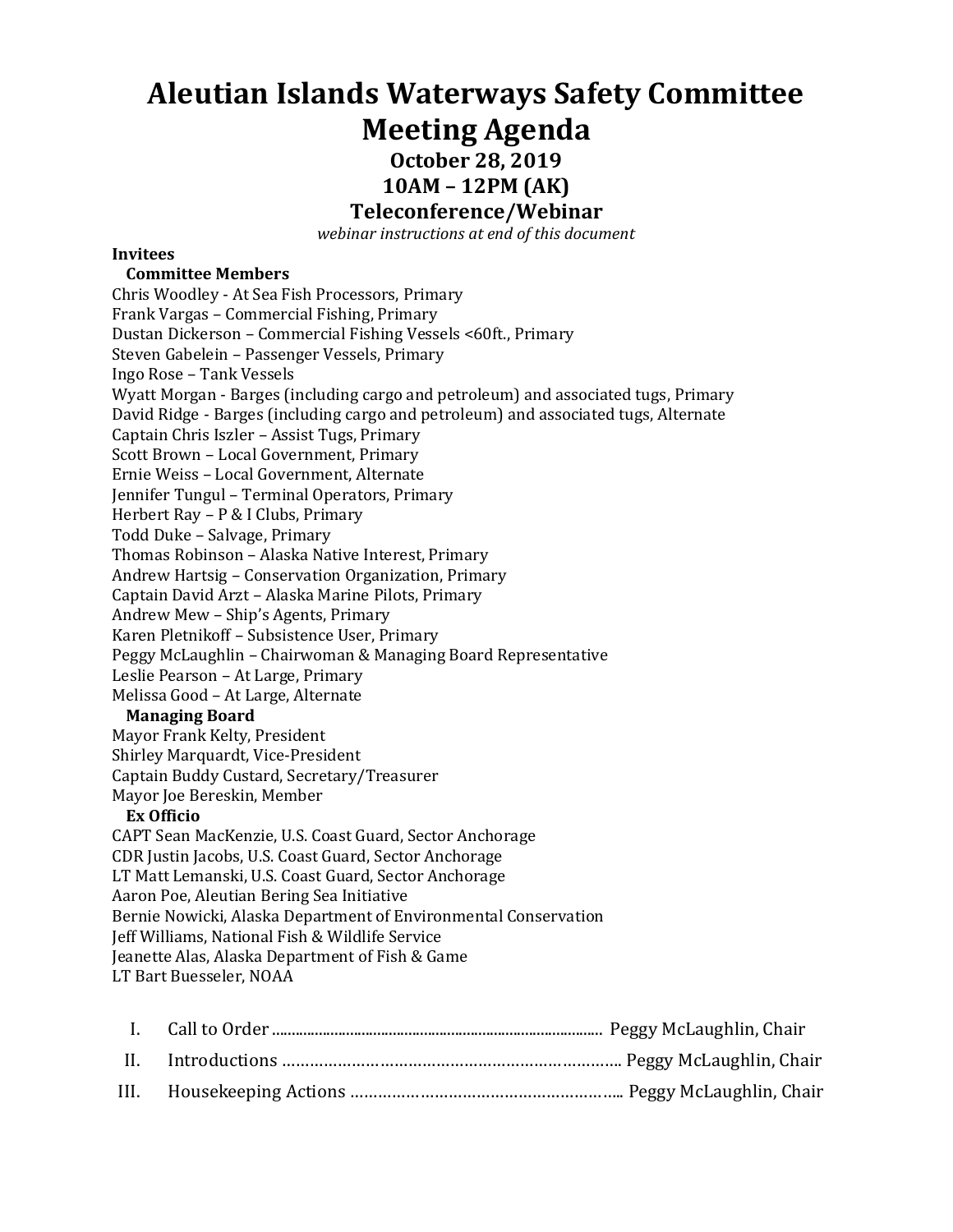- i. Meeting Protocols
- IV. Approval of Agenda
- V. Public Comments (limited to 5 minutes each)
- VI. Approval of Meeting Summary May 1, 2019
- VII. Reports to Committee
	- a. Ex Offico Reports

|                                        |                           | i.                                |                                                                   |  |  |  |
|----------------------------------------|---------------------------|-----------------------------------|-------------------------------------------------------------------|--|--|--|
|                                        |                           | ii.                               |                                                                   |  |  |  |
|                                        |                           | iii.                              |                                                                   |  |  |  |
|                                        |                           | iv.                               |                                                                   |  |  |  |
|                                        |                           | V.                                |                                                                   |  |  |  |
|                                        |                           |                                   |                                                                   |  |  |  |
|                                        |                           |                                   |                                                                   |  |  |  |
|                                        |                           |                                   | i. National Harbor Safety Committee Conference. Shirley Marquardt |  |  |  |
|                                        | $C_{\bullet}$             |                                   |                                                                   |  |  |  |
| <b>Workgroup Reports</b><br>d.         |                           |                                   |                                                                   |  |  |  |
|                                        |                           | i.                                |                                                                   |  |  |  |
|                                        |                           | ii.                               |                                                                   |  |  |  |
|                                        |                           | iii.                              |                                                                   |  |  |  |
|                                        | e.                        |                                   |                                                                   |  |  |  |
|                                        |                           | i.                                | West Coast Harbor Safety Committee Summit                         |  |  |  |
| VIII.                                  | Old Business              |                                   |                                                                   |  |  |  |
| <b>Severe Weather Guidelines</b><br>a. |                           |                                   |                                                                   |  |  |  |
|                                        | $\mathbf{b}$ .            |                                   | Waterways Safety Plan                                             |  |  |  |
| IX.                                    |                           | <b>New Business</b>               |                                                                   |  |  |  |
| X.                                     |                           |                                   |                                                                   |  |  |  |
| XI.                                    |                           | <b>Closing Committee Comments</b> |                                                                   |  |  |  |
| XII.                                   | Adjourn                   |                                   |                                                                   |  |  |  |
|                                        | <b>Meeting Materials:</b> |                                   |                                                                   |  |  |  |
|                                        | 1.                        | <b>Meeting Protocols</b>          |                                                                   |  |  |  |
|                                        | 2.                        | <b>Current Roster</b>             |                                                                   |  |  |  |
|                                        | 3.                        |                                   | May 1, 2019 Meeting Summary                                       |  |  |  |
|                                        | 4.                        |                                   | <b>WCHSC Summit Agenda</b>                                        |  |  |  |